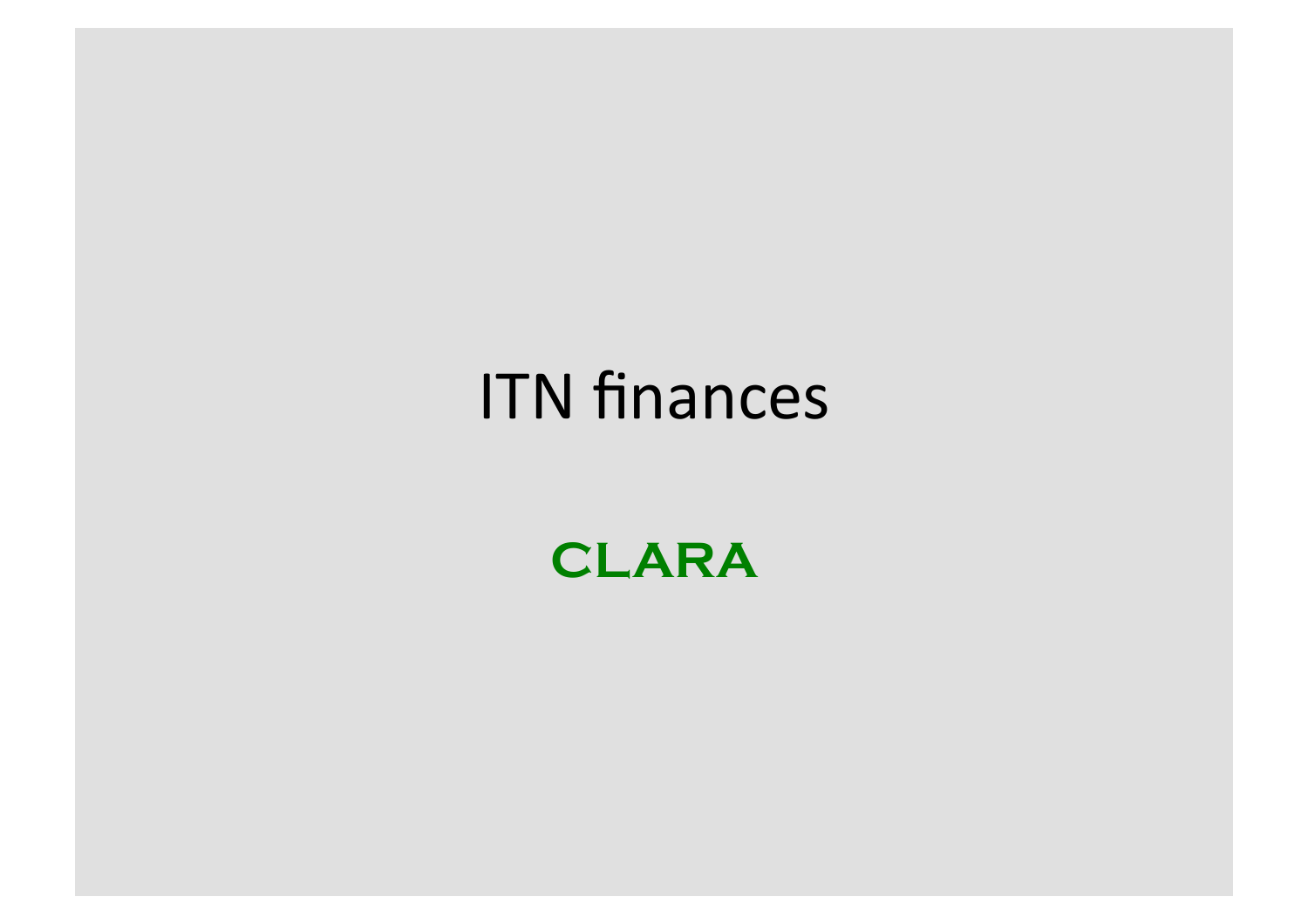# **General funding principles**

- GA maximum contribution
- Any interest generated by pre-financing and other income will be deducted
- Breakdown in Annex I is indicative, transfer between activities and beneficiaries can be allowed without amendment but after approval by PO
- Transfer from allowances for researchers to other cost categories is not allowed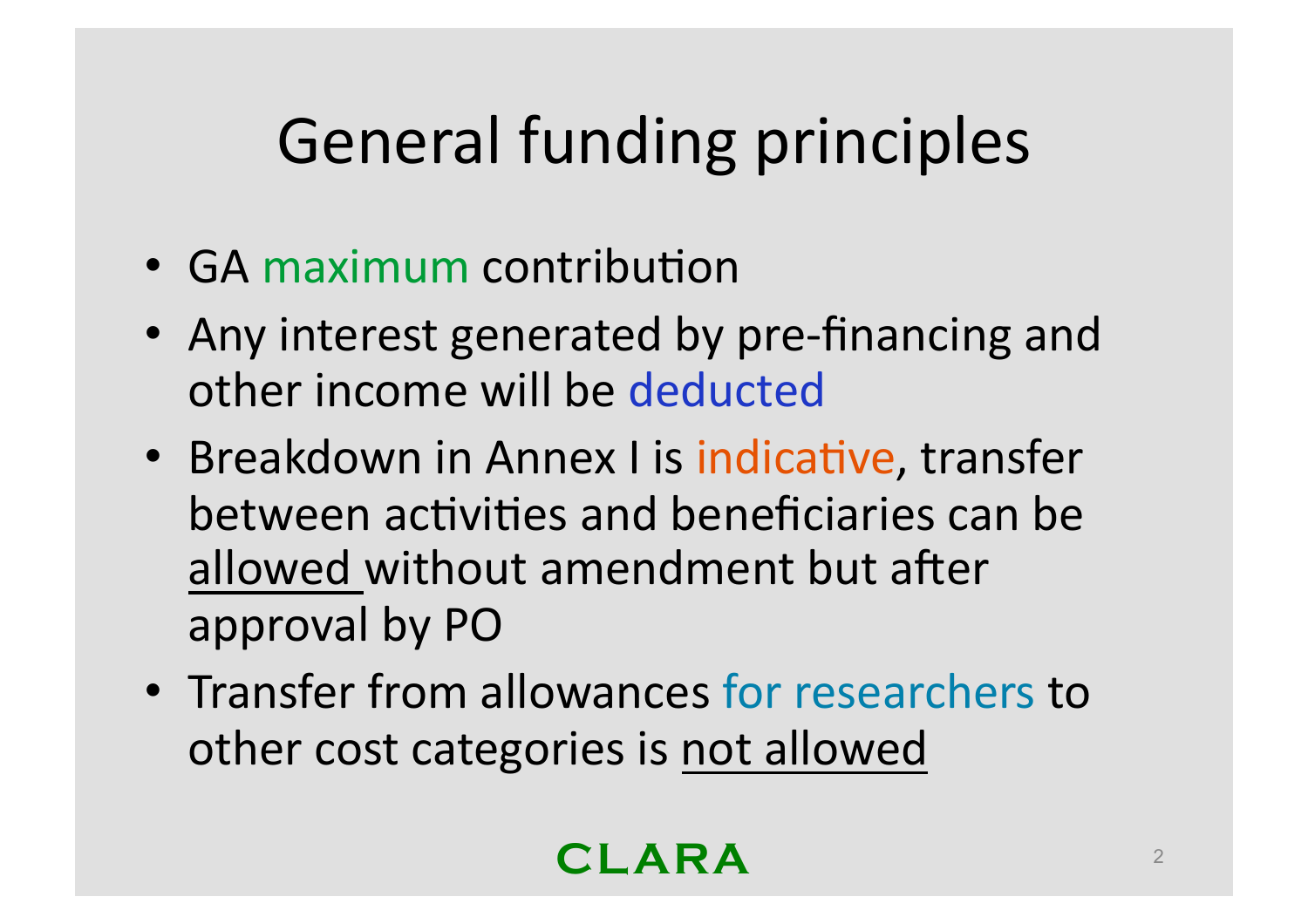## Eligible costs

- $\bullet$  Actual costs
- Related to project objectives
- Economic, efficient, effective spending
- Recorded in accounts of beneficiary
- Incurred during the project period
- Exception: costs related to final reports can be incurred  $≤ 60$  days after end of project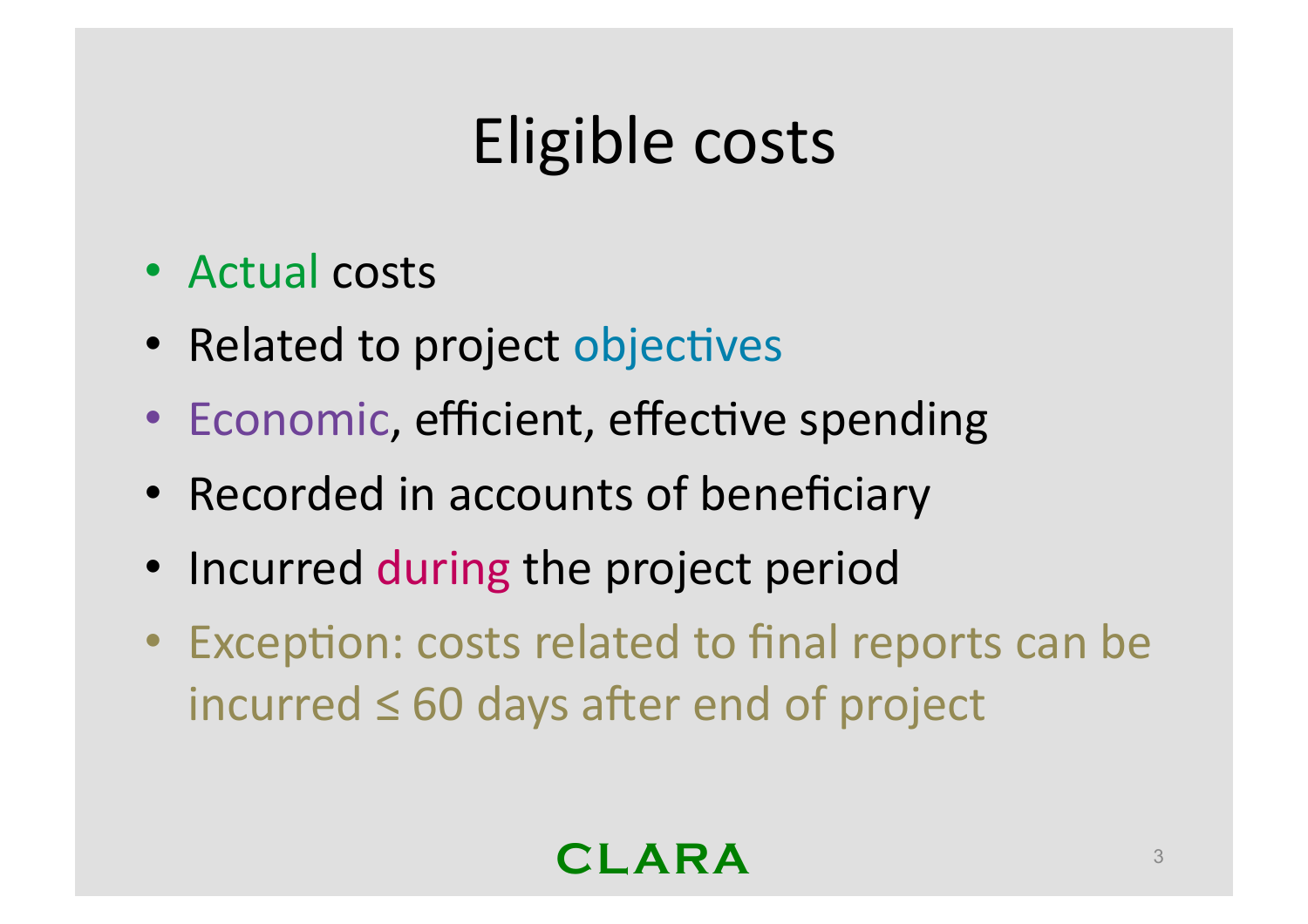### EU contribution categories

- Direct costs:
	- Expenses for the activities of the researchers: A, B,  $C, D$
	- Expenses for the activities of the beneficiaries: E, F, G
- · Indirect costs:
	- Overheads: H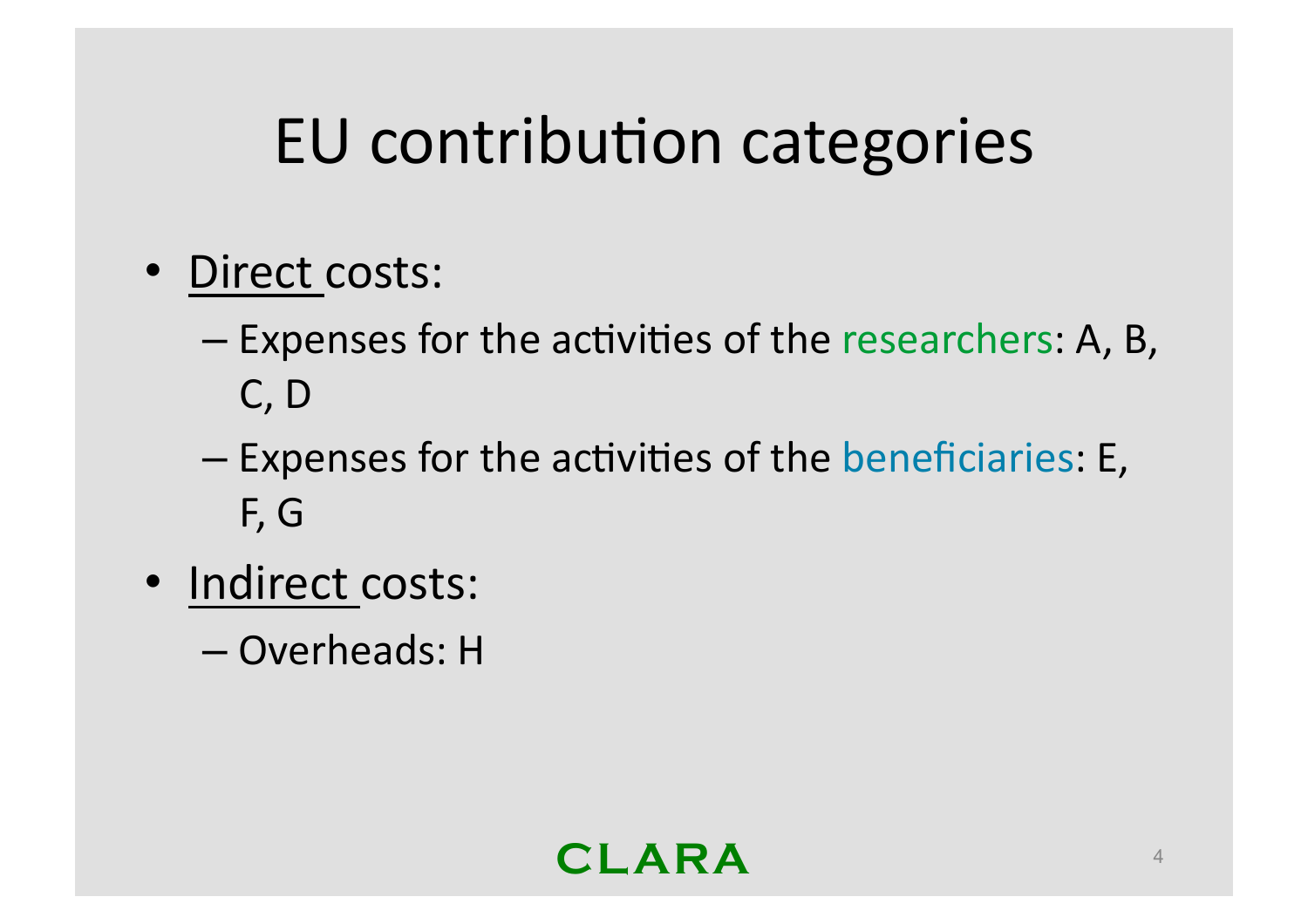## $Cat A, B, C$

- Paid on a regular basis to researcher
- Cannot be deferred to other project period
- Eligible costs: all allowances cover gross salary plus employer social security contributions
- In case of parental leave: eligible costs  $=$ employer costs under national law, if mandatory and not refundable
- Parental leave may cause grant increase and extension: contact coordinator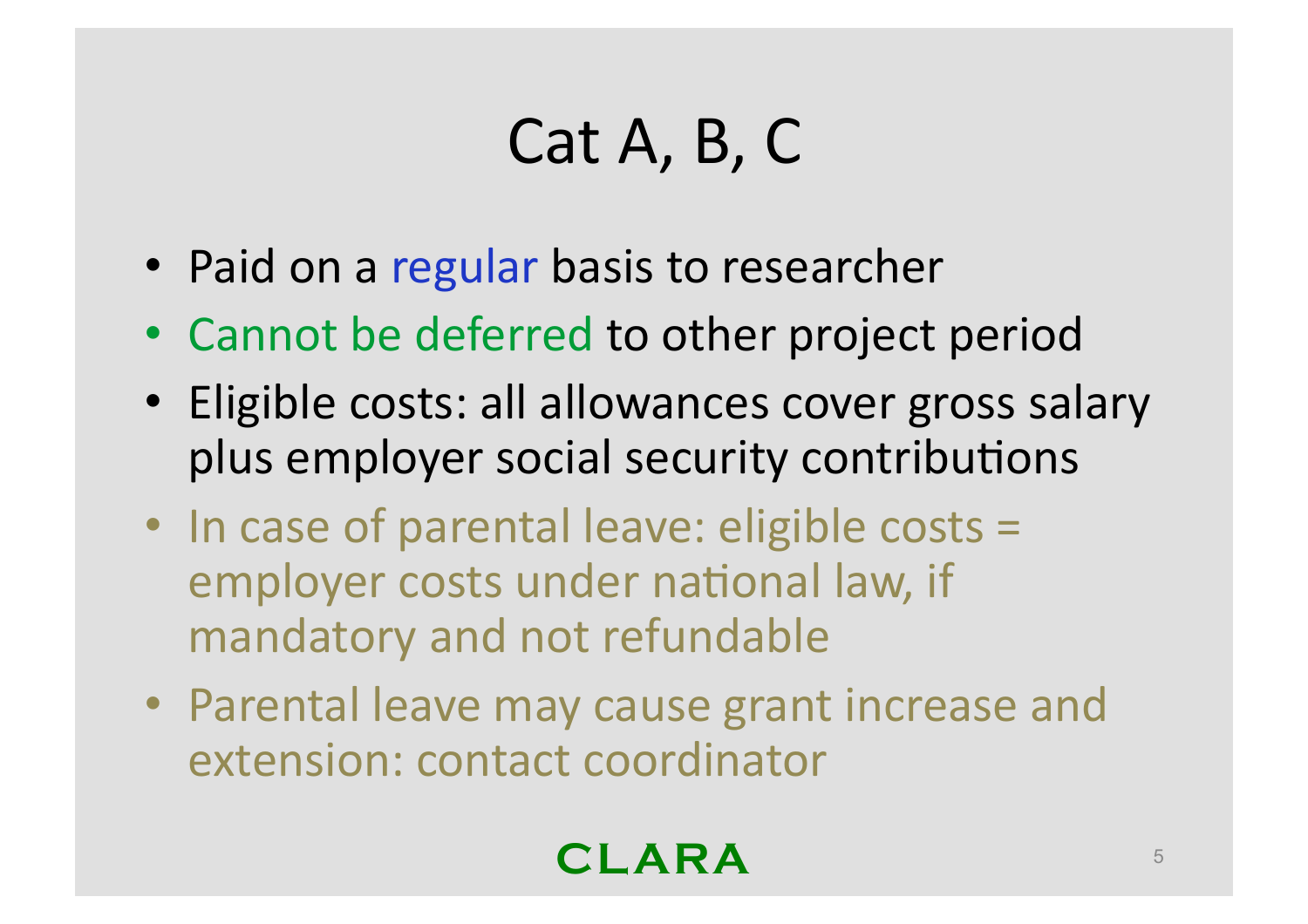# Cat. D

- Max.  $\epsilon$ 600 per month, managed by host for the researcher's benefit in training
- Fellow's travel and accommodation at meetings, remote training events
- External courses and conference attendance
- Laptops if consumables by institutional rules
- Other participation costs, e.g. HPC access, if normal practice at institution
- Per project and per researcher, can be deferred to other project period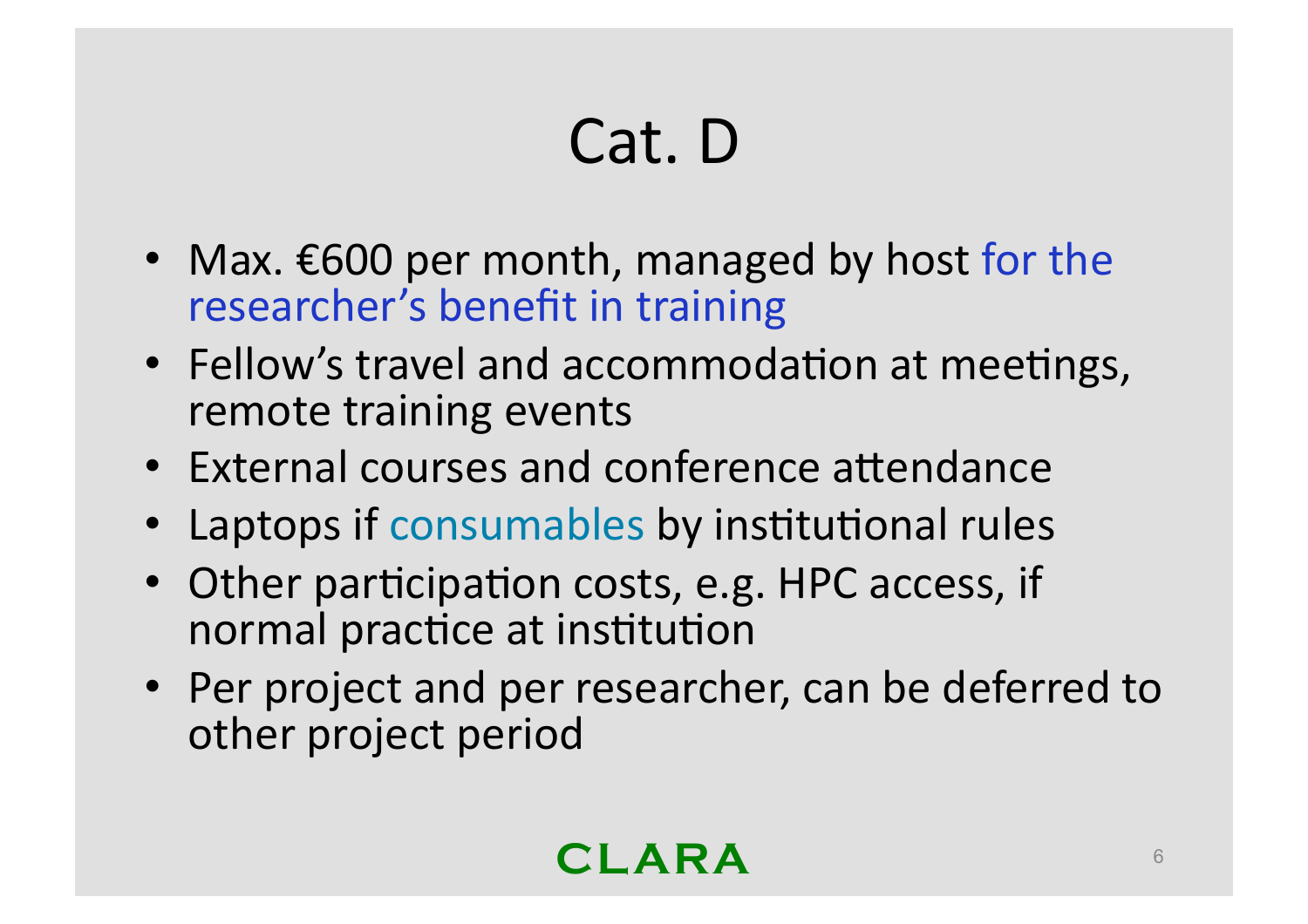# Cat D

New: this category is a flat rate

- This means that no actual costs need to be documented to claim the full rate
- Nevertheless, you must follow the accounting practice of your own institution
- It is recommended to keep a record of costs in case of audit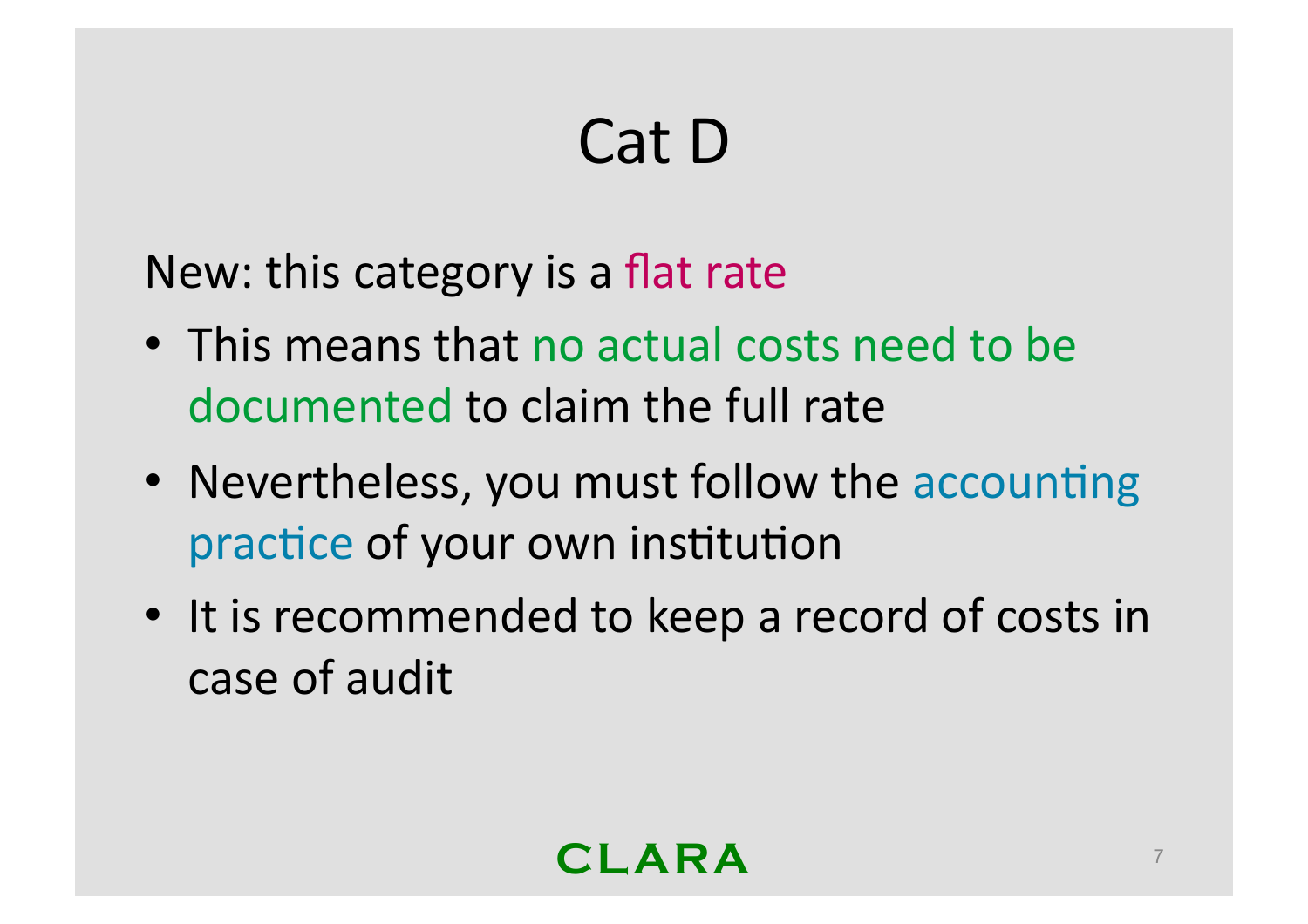# Cat. E

- Flat rate of  $\epsilon$ 600 per month
- Execution of the training project: organization of training program, teaching material, etc.
- Scientific coordination: network meetings, detachment of staff
- Supervisory board
- Presentation of CLARA results at conferences
- No detailed records on spending must be provided when claiming costs
- Can be deferred to other period
- NB: scientific staff salaries are not eligible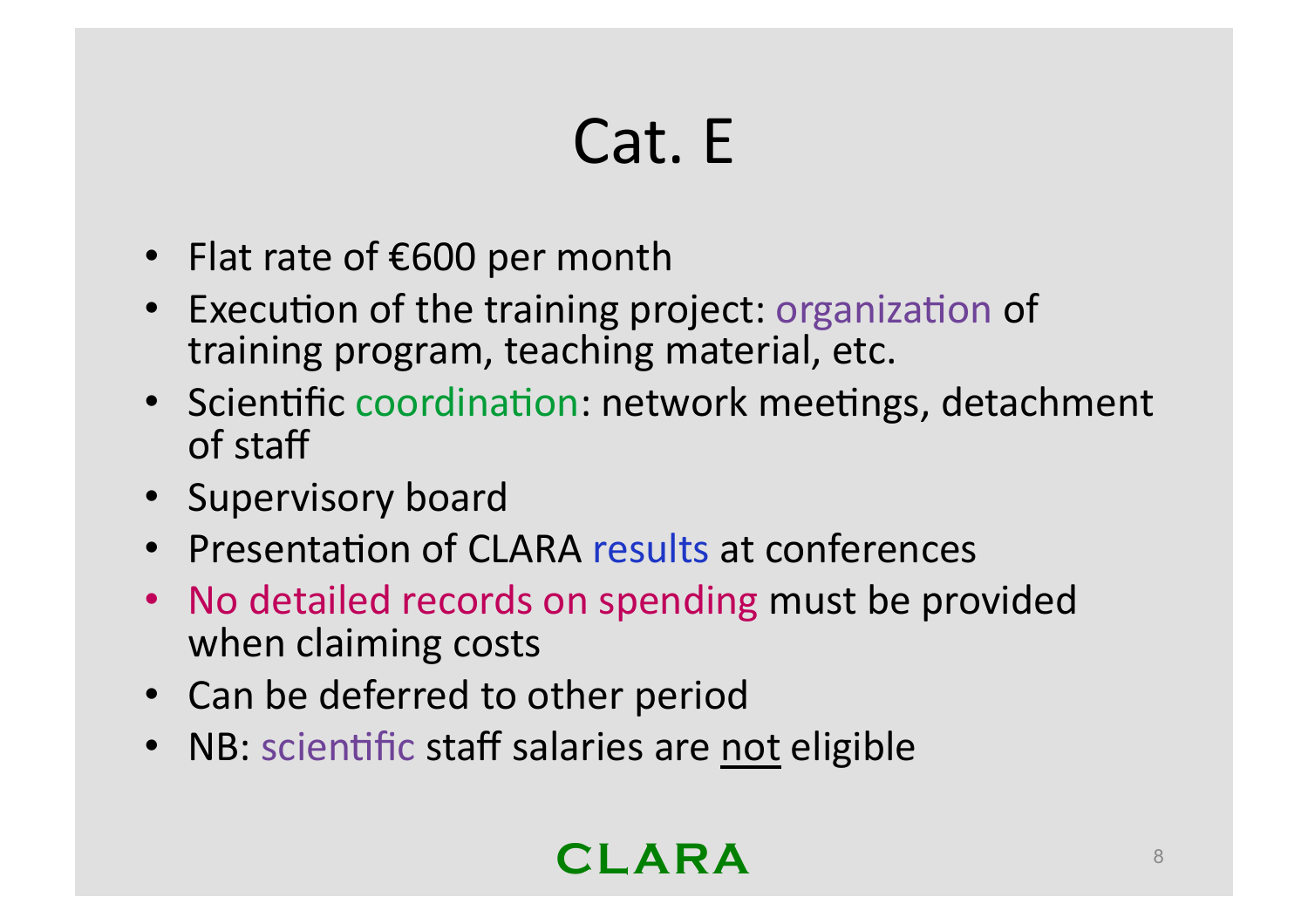# Cat E

New clarification: this category is a flat rate

- This means that no actual costs need to be documented to claim the full rate
- Nevertheless, it is recommended to keep a record of costs in case of audit
- You must follow the accounting practice of your own institution
- Proof of contract with researcher and salary payments must be produced upon request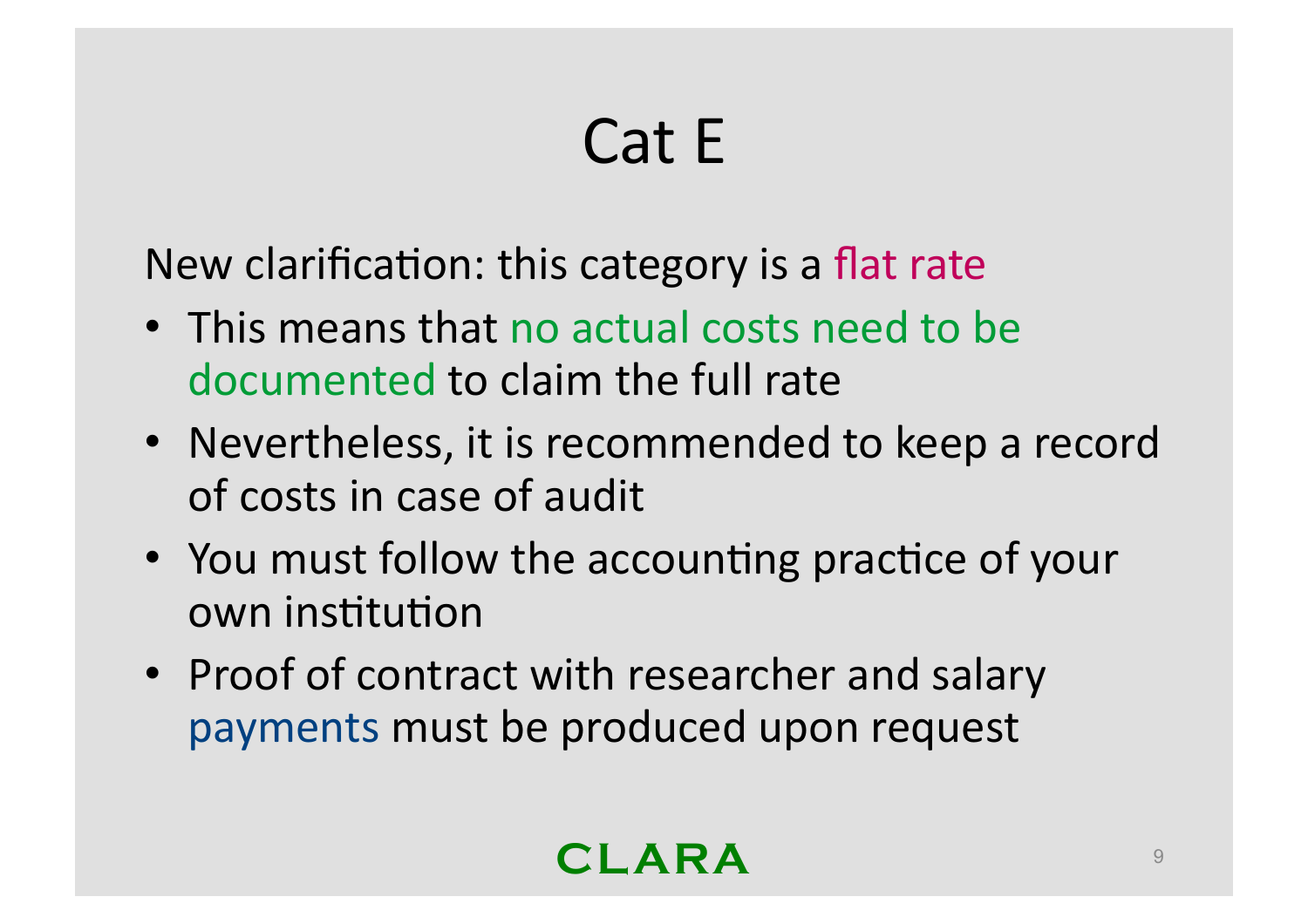## Cat. F

- Contribution to events
- Flat rate of  $\epsilon$ 300 per day per participant from outside the network
- Actual costs, can be deferred to next period
- Intended to cover organizational expenses (e.g. keynote speakers from outside the network), participation fees
- No need to keep detailed records on spending
- Must keep records of attendance (signed)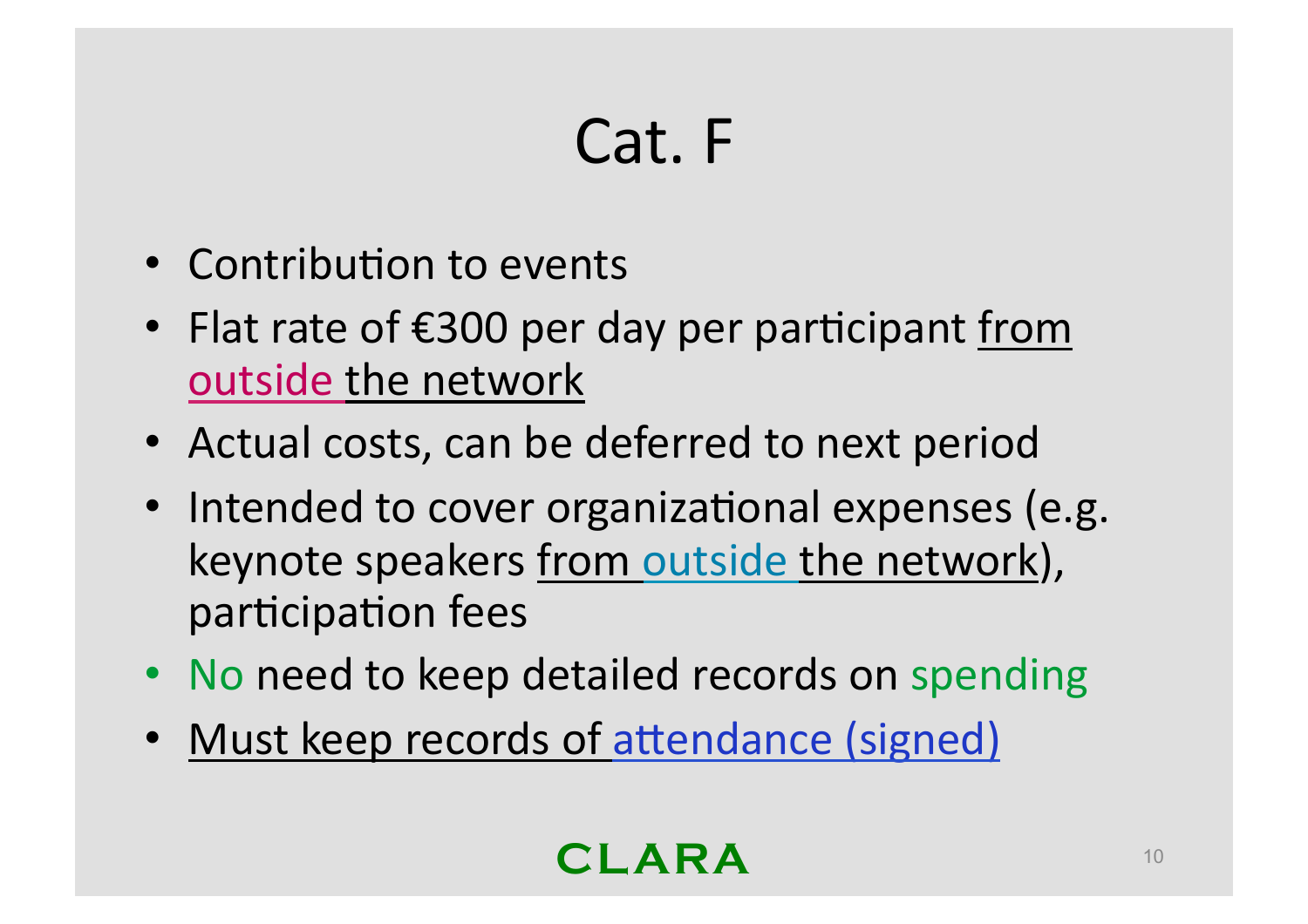#### Note on CLARA events

- Most of CLARA training events are mixedpurpose: internal training + outside participation
- Mixed funding (Cat. E and F) is possible for these events
- Events can be co-organized and co-financed by another project but it is good practice to keep distinct which project funds which expenses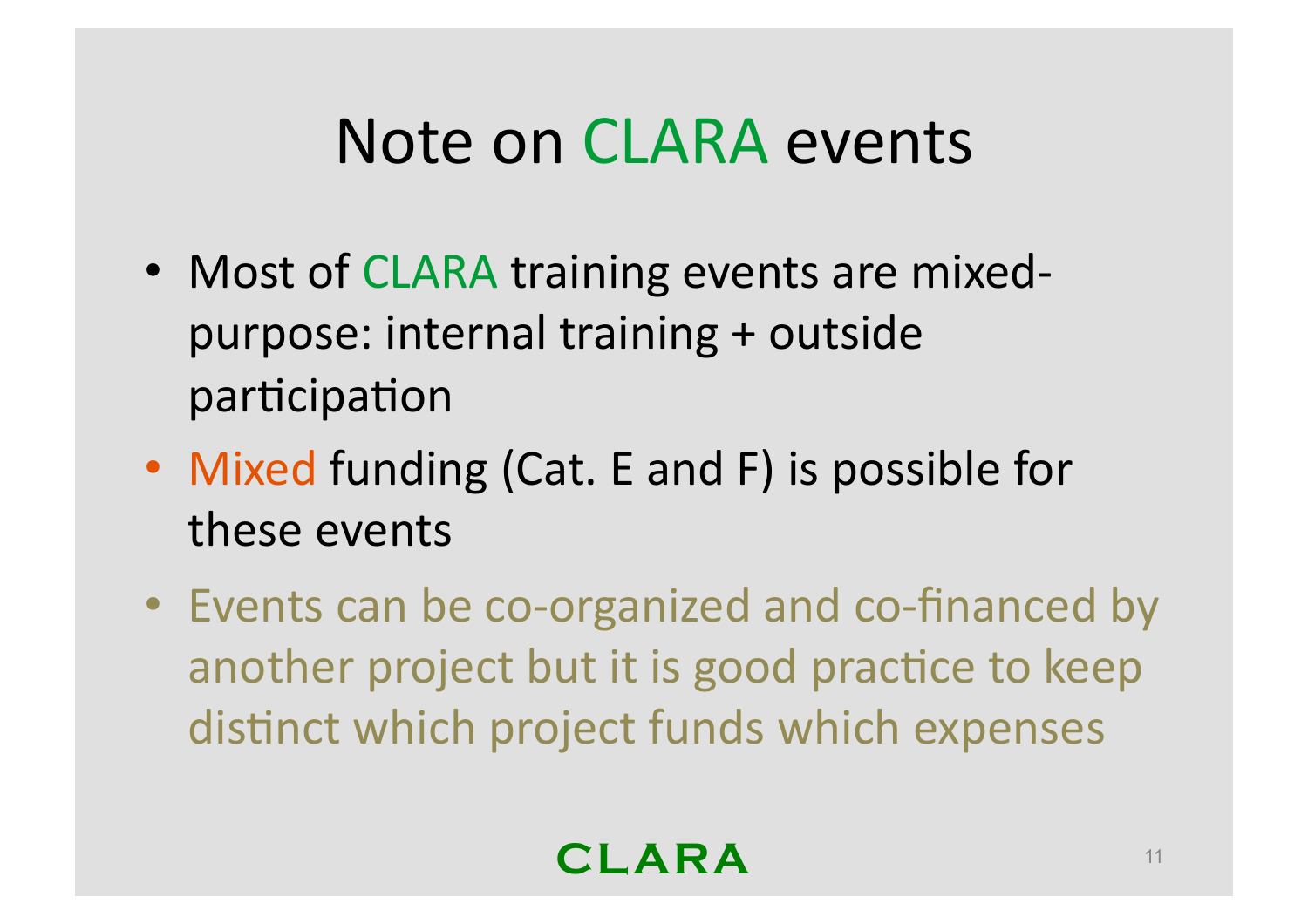# Cat. G

- Management for overall coordination of the project
- Real costs, max. 7% of other direct costs
- Management staff working for the project, normally at coordinator, in order to fulfill its obligations
- Certificate on Financial Statements, when obligatory
- Other management expenses, e.g. management meetings (not scientific networking)
- Record on spending and time records must be kept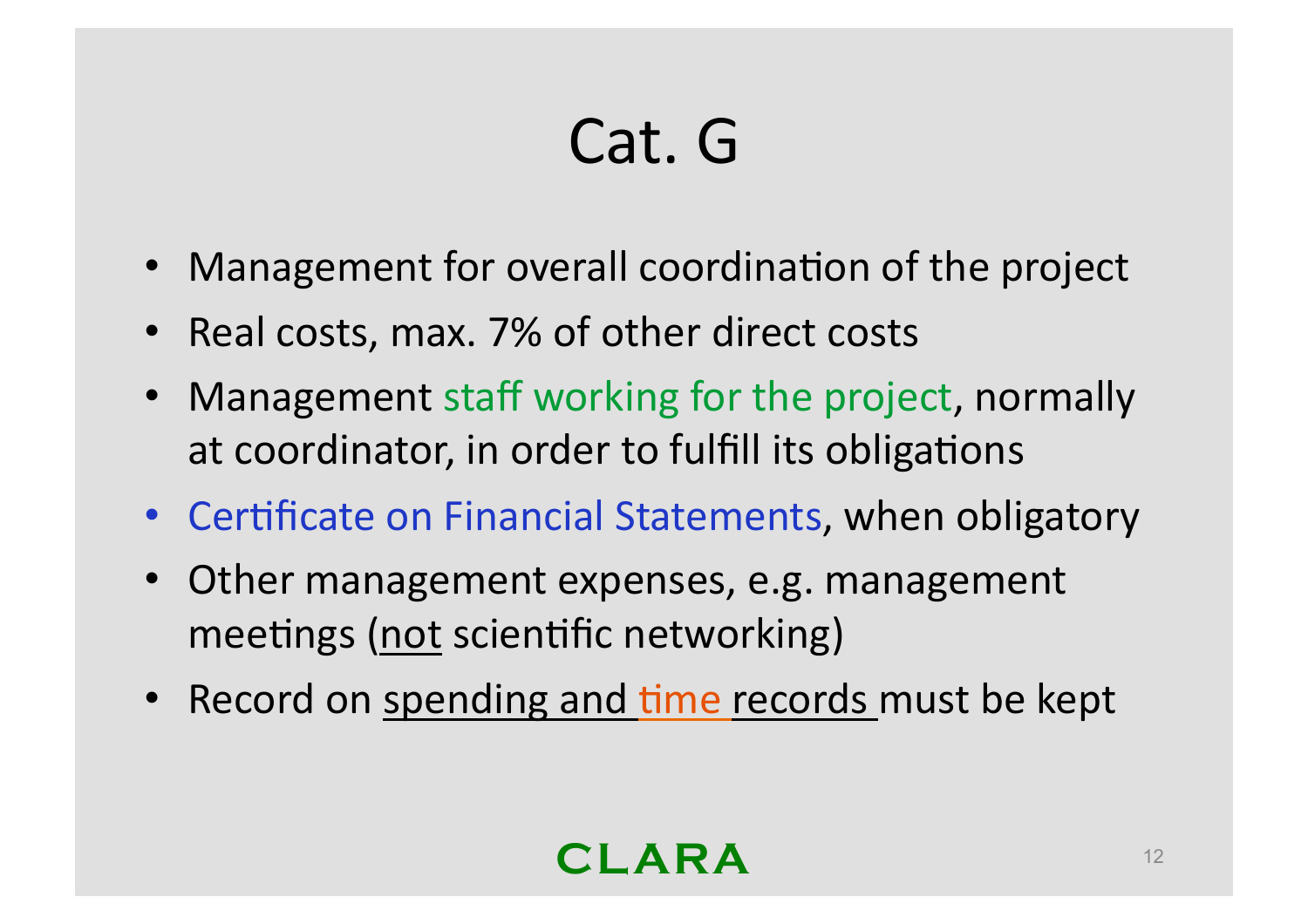# Cat. G

New: costs may include salaries of permanent management and administrative staff, primarily at coordinator but also at partners

- Must still be actual costs
- Cannot be subcontracted
- Coordinator and scientist in charge may be permanent employees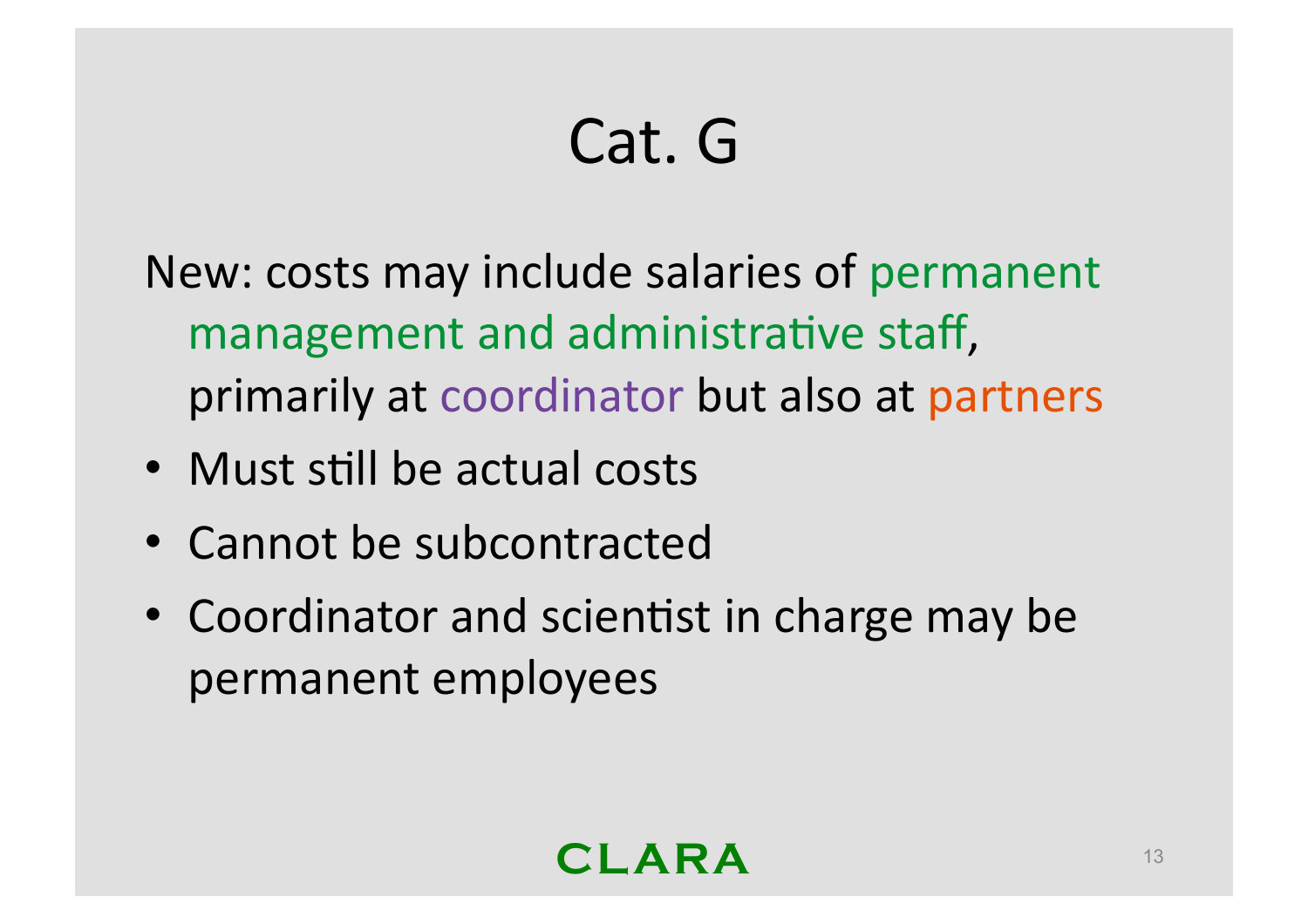### Cat. G: eligible activities

- maintenance of the consortium agreement
- the overall legal, ethical, financial and administrative management including, for each of the beneficiaries
- obtaining the certificates on the financial statements and costs relating to financial audits and technical reviews
- any other management activities foreseen by the annexes, except coordination of research and technological development activities.

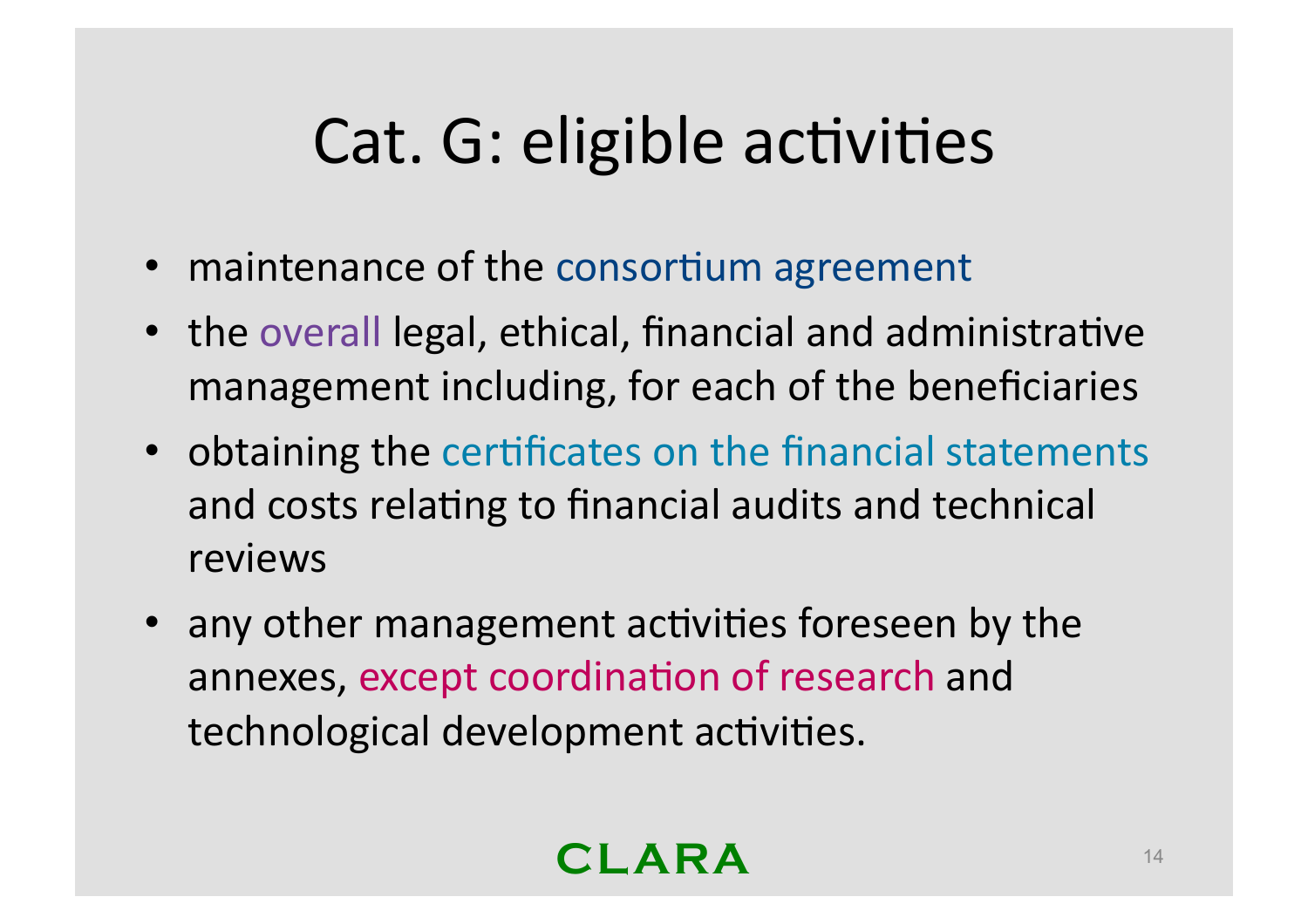# Cat. H

- Overhead, max. 10% of direct costs claimed and accepted
- Per period, cannot be deferred to other project period
- Can be used at the discretion of the host institution, without restriction, no records necessary
- NB: Local administration at each beneficiary is normally Cat. H (not  $G$ )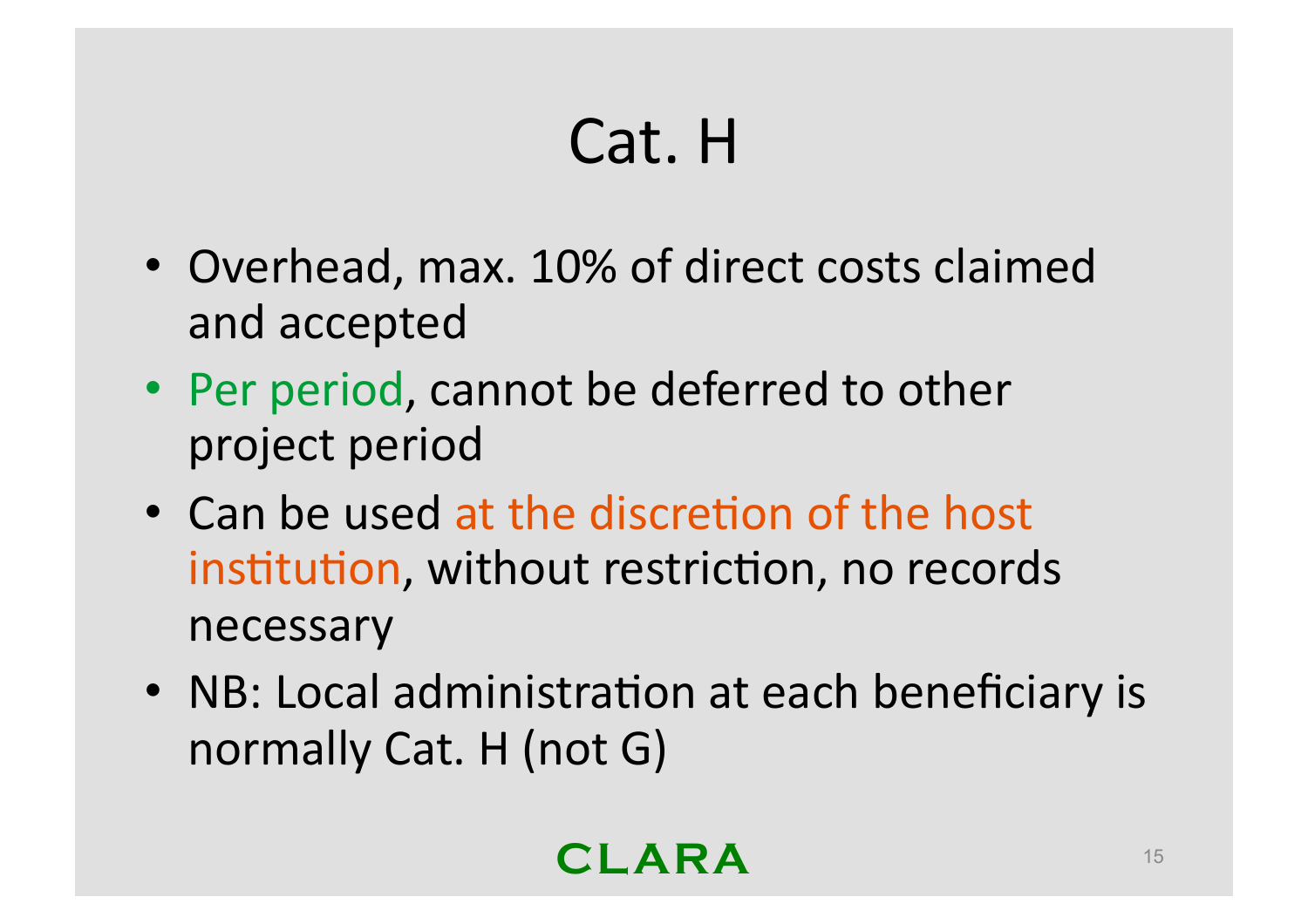# Ineligible costs

- Identifiable taxes including VAT and duties
- Currency exchange losses
- Costs reimbursed by another EU project
- Interest owed
- Provisions for future losses or charges
- Debt and debt service charges
- Excessive or reckless expenditure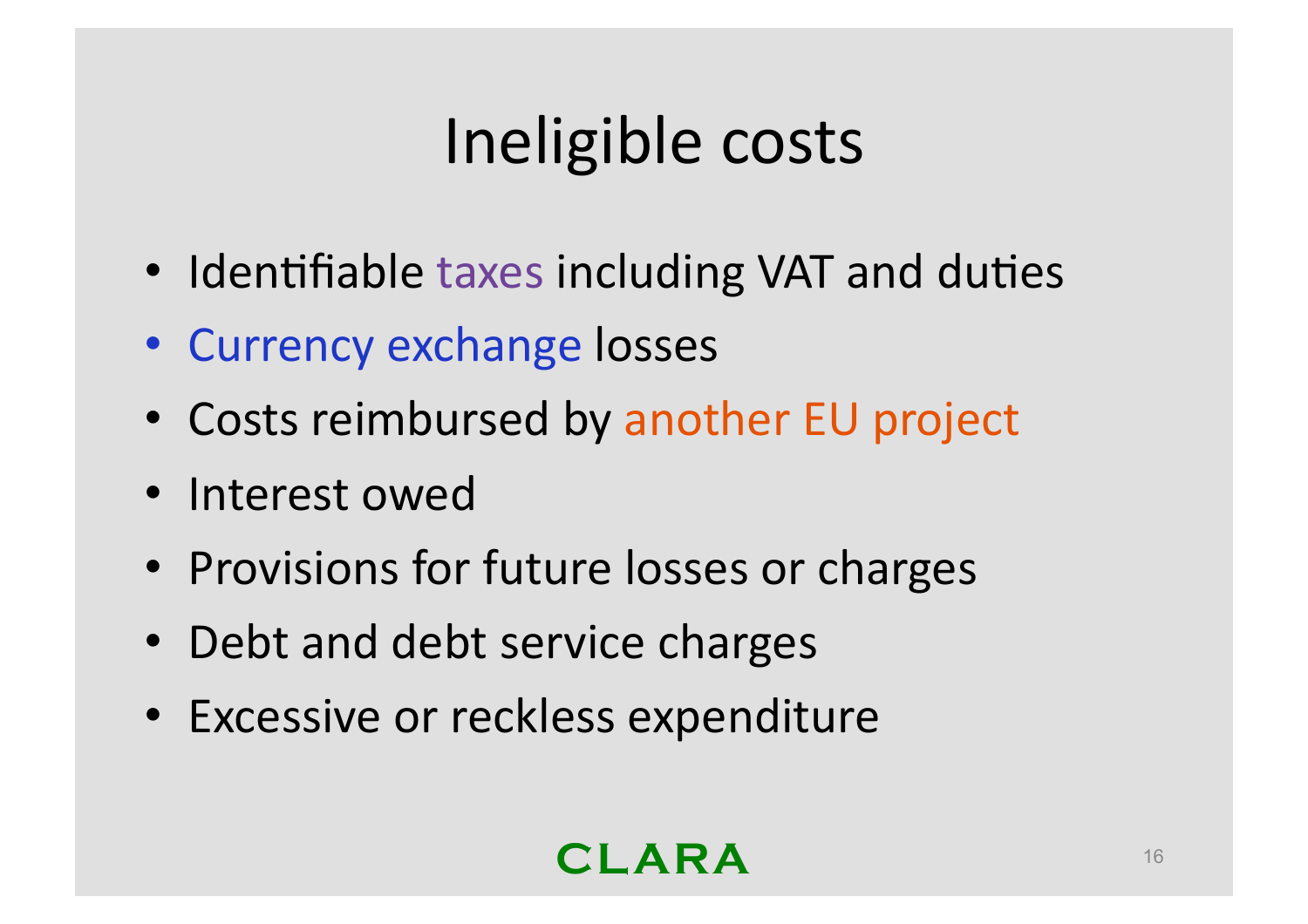### **Claimed costs**

- All costs must be claimed in  $\epsilon$
- Exchange rate published by the ECB
	- on the date the actual costs were incurred or
	- on the first day of the month following the end of the reporting period
- Mission (travel) costs: follow local rules
- Personnel costs (other than ESR, ER and VS) can only be claimed in management (Cat. G)
- Other personnel costs (e.g. teaching, supervision) are not eligible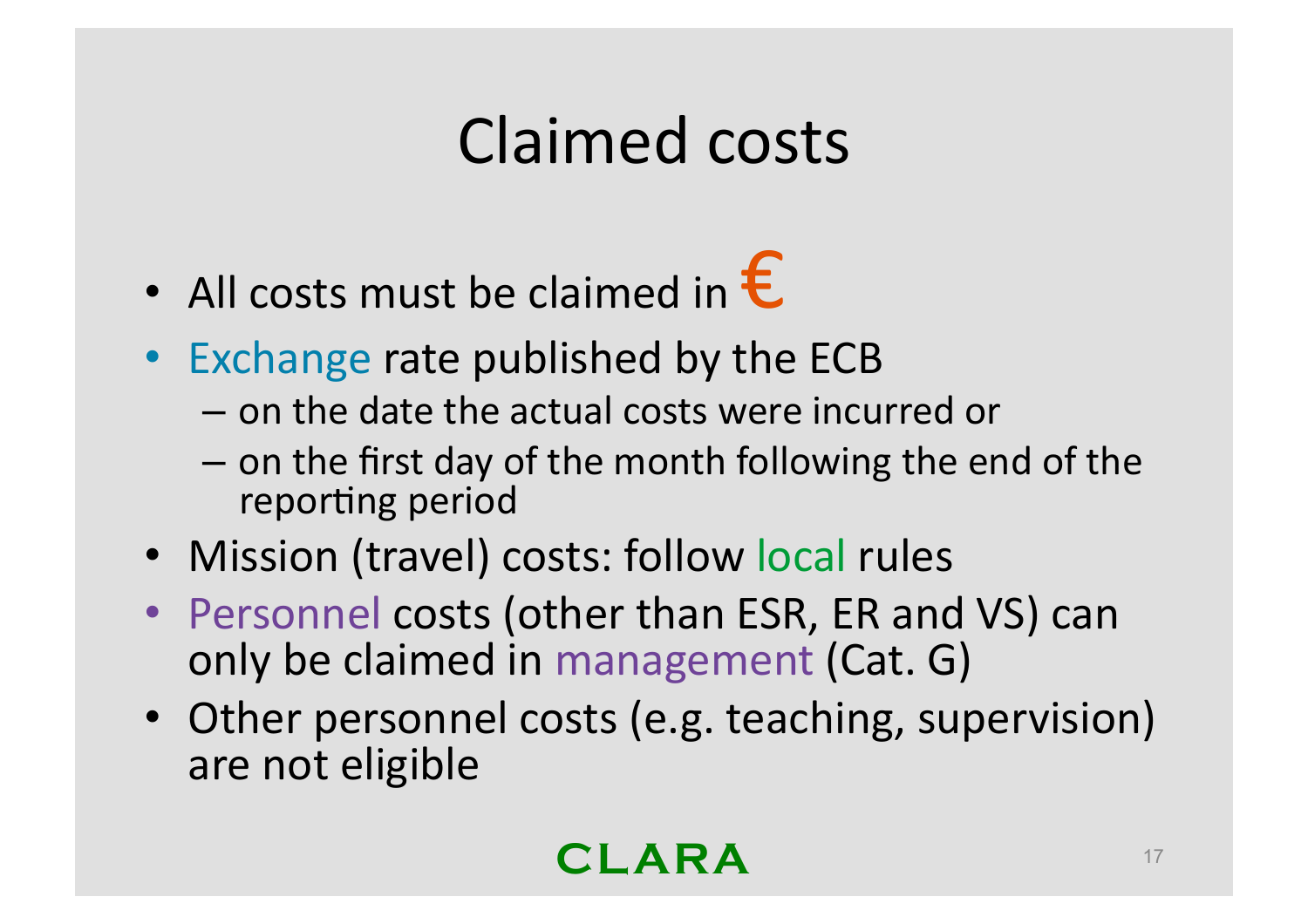### Subcontracting

- Subcontracting not normally allowed since this is not foreseen in Annex I
- Auditor costs for CFS and minor subcontracting (e.g. printing services) allowed

- No indirect costs on subcontracting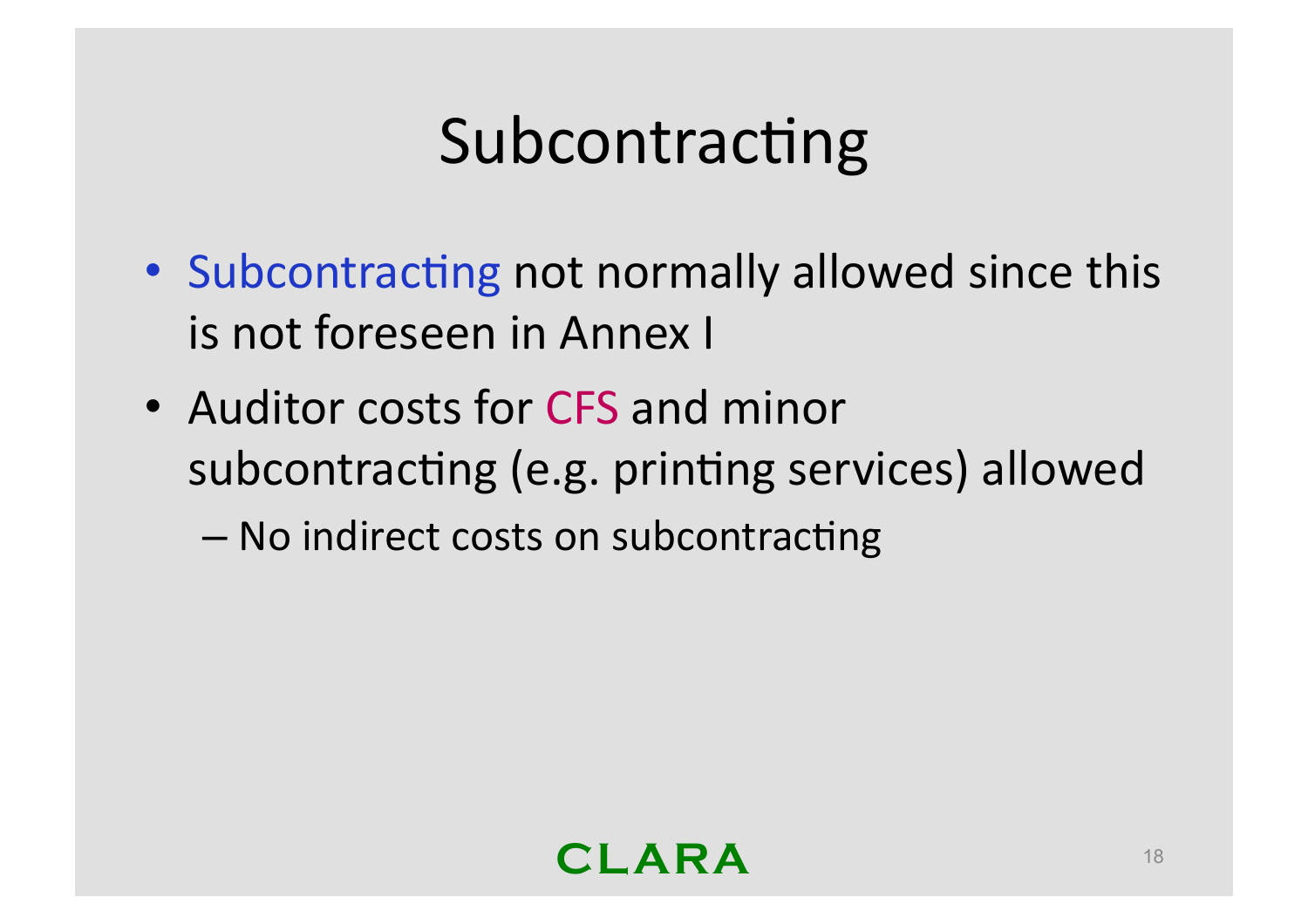# **CFS**

- Certificate on Financial Statements
- Mandatory when the amount of financial contribution claimed by a beneficiary  $\geq$ €375000
- Mandatory also for every subsequent claim  $\ge$ €375000
- Mandatory CFS is eligible cost in Cat. G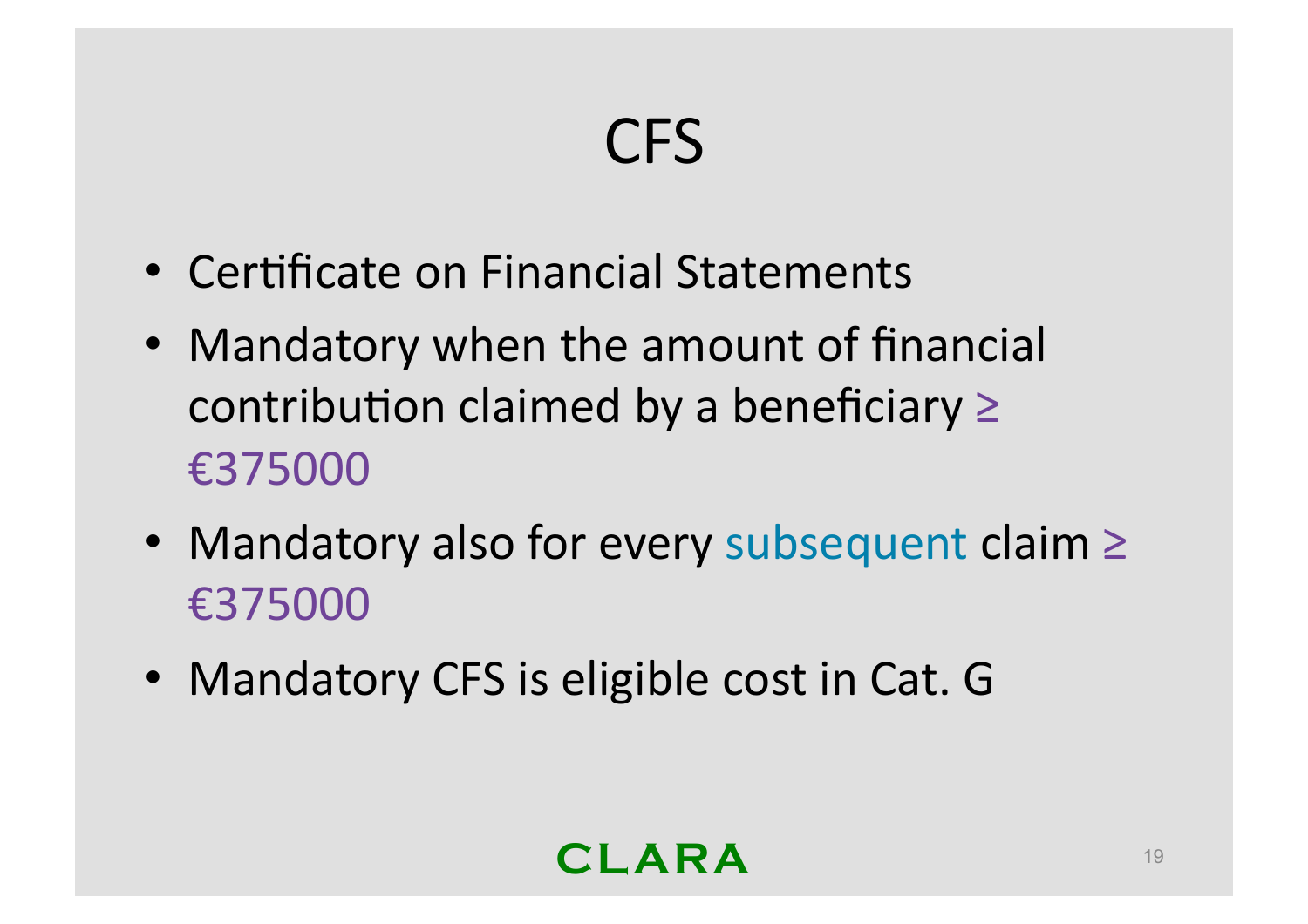# Pre-financing

- Net payment: 60% of total EU contribution
- Already received by coordinator
- Actually 65%, but EC has placed 5% in guarantee fund which replaces all other financial guarantees
- Share will be paid to beneficiaries as soon as Declaration of Conformity is sent in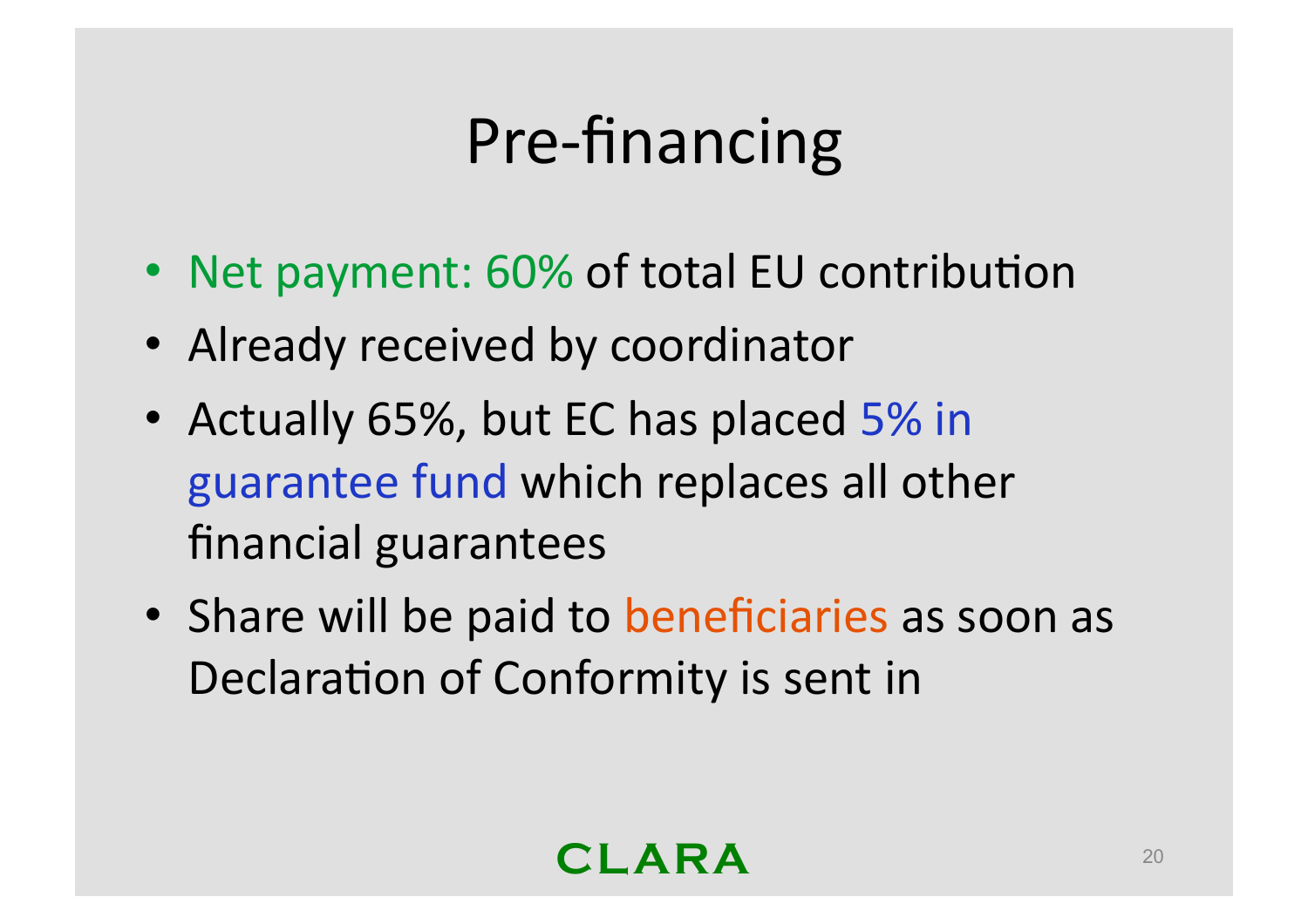#### Interim payment

- After approval of periodic report
- Based on claimed and accepted costs
- Interest and receipts taken into account
- Will be immediately passed on from coordinator to beneficiaries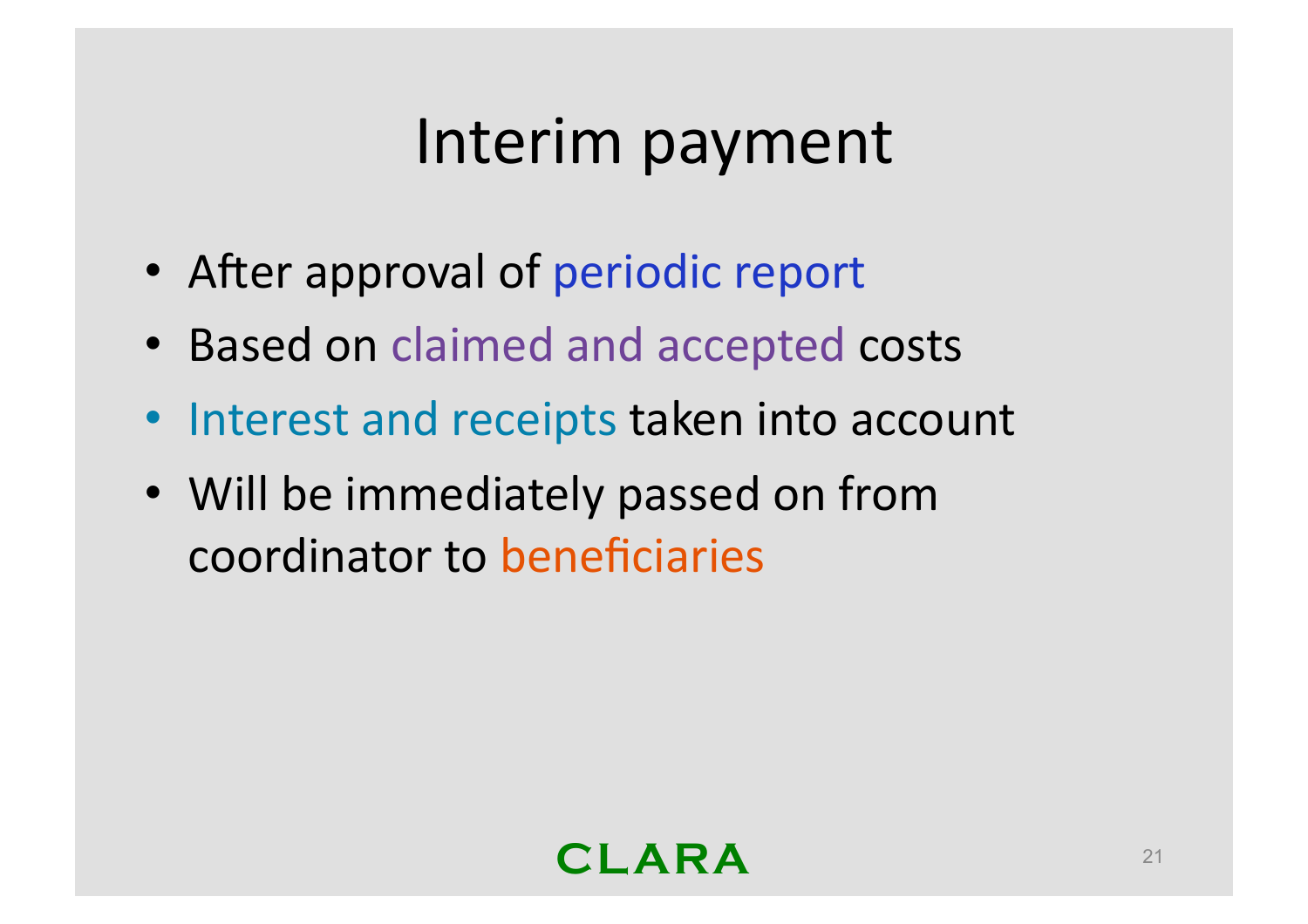## Final payment

- Following approval of final report
- Guarantee fund deduction (5%) will be returned
- Will be passed on immediately from coordinator to beneficiaries